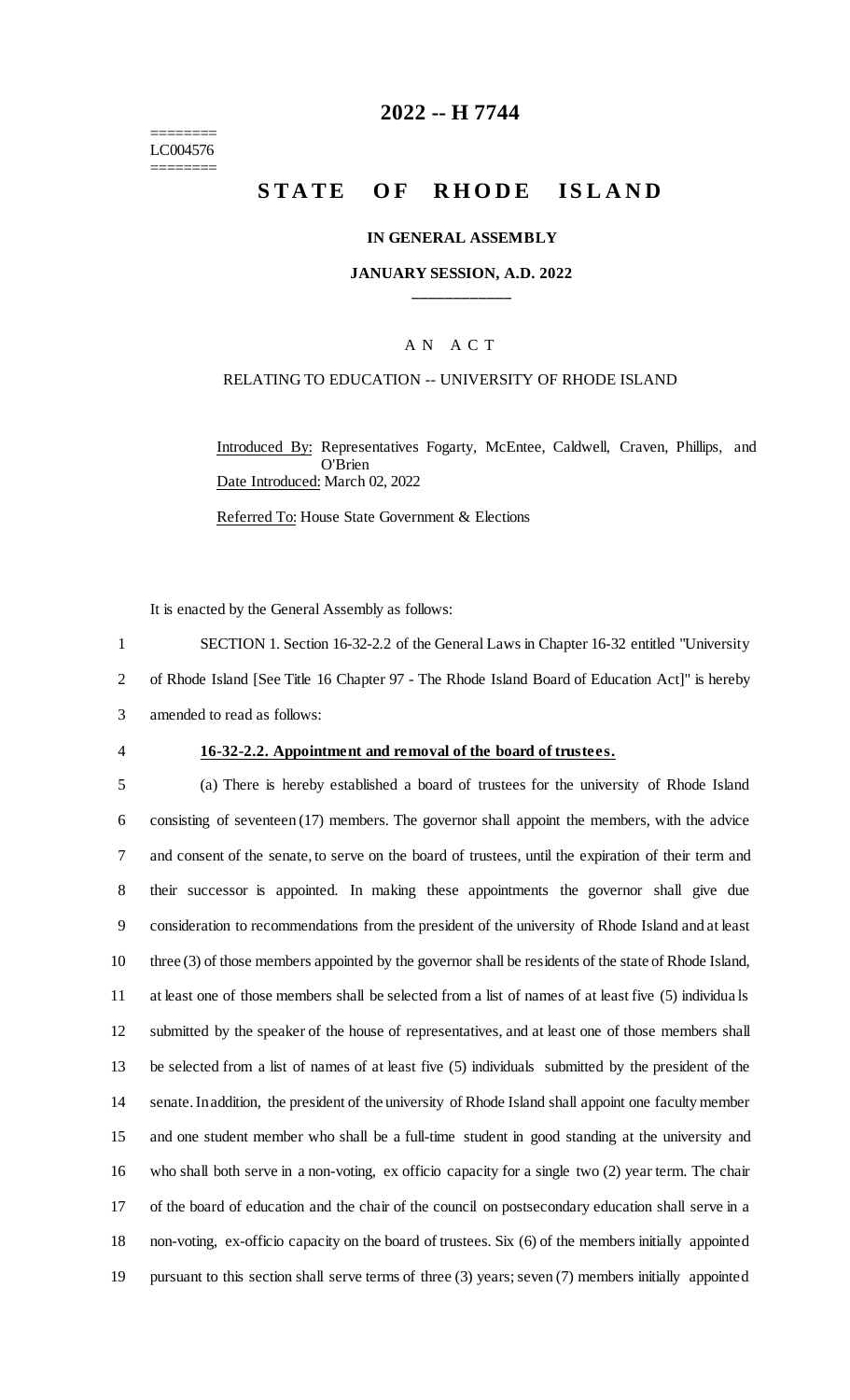pursuant to this section shall serve terms of two (2) years, including the member appointed from the list submitted by the speaker of the house of representatives and the member appointed from the list submitted by the president of the senate; and, four (4) members initially appointed pursuant 4 to this section shall serve terms of one year. Thirteen (13) Ten (10) voting members of the board shall constitute a quorum and the vote of a majority of those present and voting shall be required for action.

7 (b) After the initial terms of appointment have expired, the governor shall appoint nine (9) 8 seventeen (17) members with the advice and consent of the senate to serve as members of the board 9 of trustees with three (3) members appointed for a term of three (3) years; with three (3) members 10 appointed for a term of two (2) years, including the member appointed from the list submitted by 11 the speaker of the house of representatives and the member appointed from the list submitted by 12 the president of the senate; and with three (3) members appointed for a term of one year and shall 13 be eligible to be reappointed to a term of two (2) years. In making these appointments the governor 14 shall give due consideration to recommendations from the president of the university of Rhode 15 Island and at least three (3) of those members appointed by the governor shall be residents of the 16 state of Rhode Island, at least one of those members shall be selected from a list of names of at 17 least five (5) individuals submitted by the speaker of the house of representatives, and at least one 18 of those members shall be selected from a list of names of at least five (5) individuals submitted by 19 the president of the senate. Additionally, at least eight (8) members shall be selected by the governor 20 from a list of names of individuals submitted by the chair of the board of trustees. The remaining 21 eight (8) voting members shall be self-perpetuating members appointed by the board pursuant to 22 rules adopted by the board regarding the nomination and appointment of members and shall serve 23 terms as defined by the board pursuant to the adopted rules and be eligible for reappointment. In 24 making these appointments the board shall give due consideration to recommendations from the 25 president of the university of Rhode Island. All members shall be appointed for a term of three (3) 26 years and shall be eligible for reappointment. In addition, the president of the University of Rhode 27 Island shall appoint one faculty member and one student member who shall be a full-time student 28 in good standing at the university and who shall both serve in a non-voting, ex officio capacity for 29 a single two (2) year term. The chair of the board of education and the chair of the council on 30 postsecondary education shall serve in a non-voting, ex officio capacity on the board of trustees. 31 (c) A majority of the board shall elect the chair of the board from among the seventeen (17) 32 voting board members pursuant to rules and regulations adopted by the board establishing the

- 33 procedure for electing a chair.
- 

34 (d) Public members of the board shall be removable by the appointing authority of the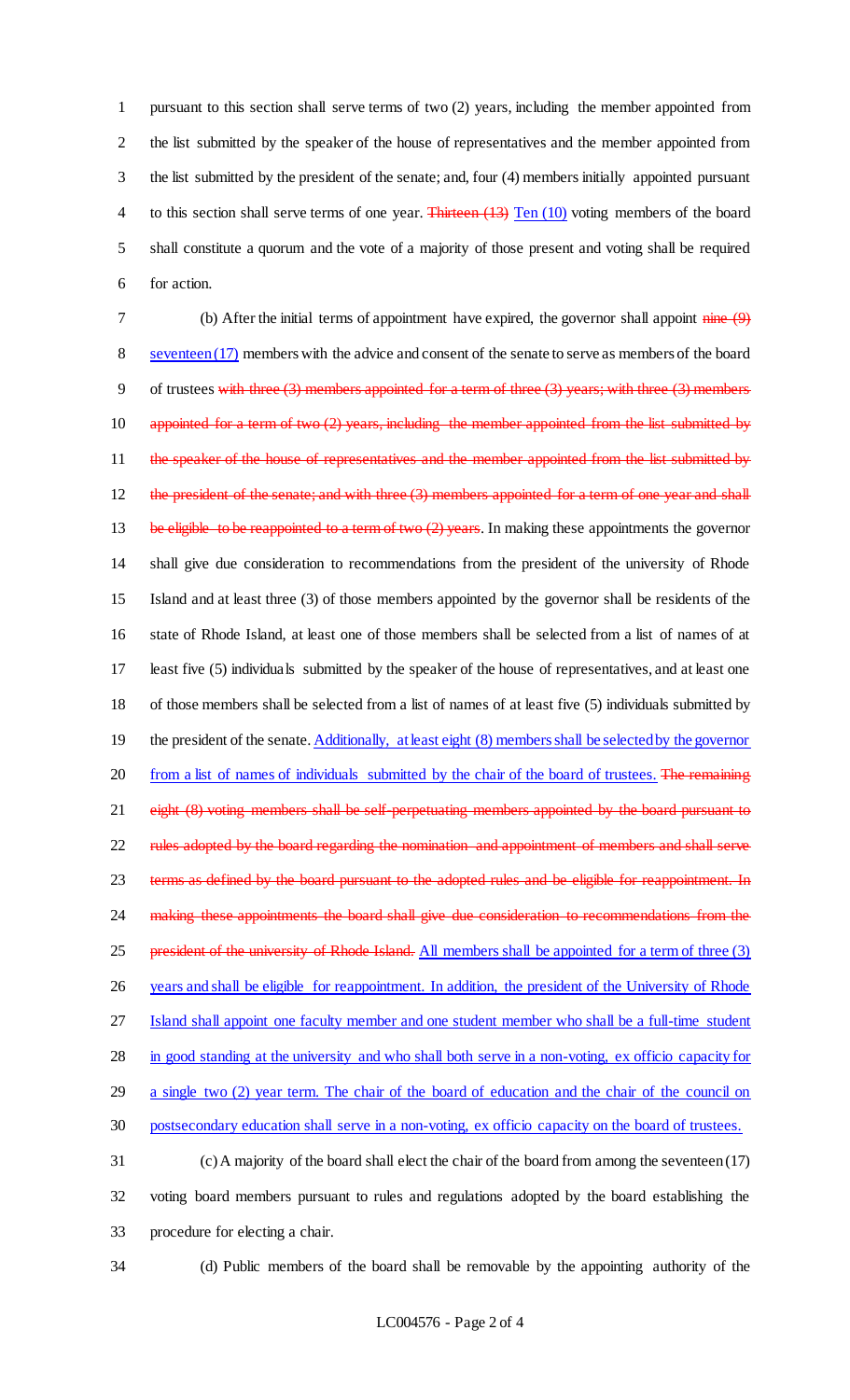member for cause only, and removal solely for partisan or personal reasons unrelated to capacity or fitness for the office shall be unlawful. No removal shall be made for any cause except after ten (10) days' notice in writing of specific charges, with opportunity for the member to be present in person and with counsel at a public hearing before the appointing authority, to introduce witnesses and documentary evidence in his or her own defense, and to confront and cross-examine adversary witnesses; and appeal shall lie to the superior court from the governor's determination. SECTION 2. This act shall take effect upon passage.

#### ======== LC004576 ========